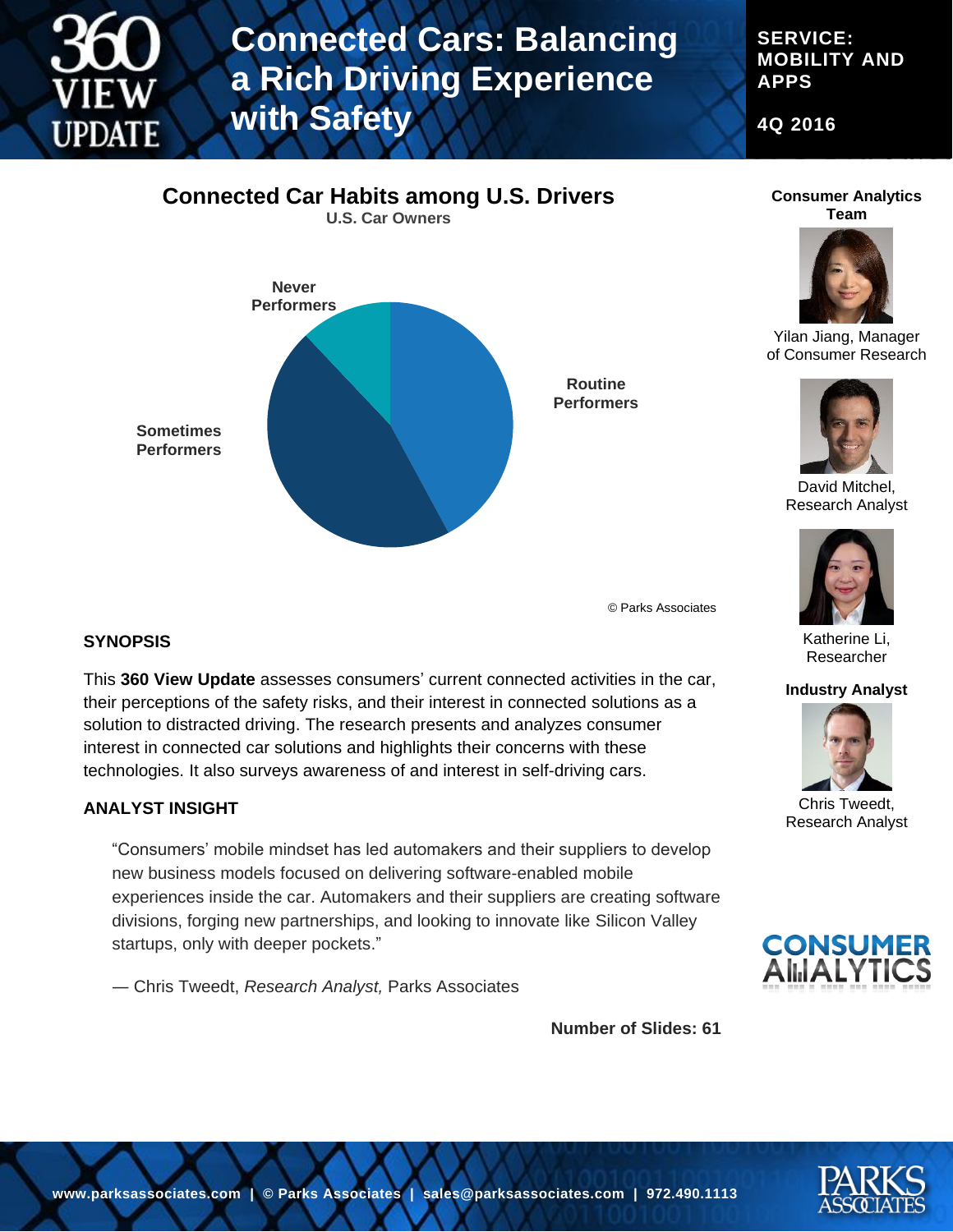

## **Connected Cars: Balancing a Rich Driving Experience with Safety**

**SERVICE: MOBILITY AND APPS**

**4Q 2016**

### **CONTENTS**

#### **Background: Vehicle Ownership & Purchase Intention**

- Vehicle Age (Q2/16)
- Intention to Purchase a New Car in the Next 12 Months (Q2/16)
- New Car Purchase Intenders' Vehicle Age
- Intention to Purchase a New Car in the Next 12 Months by Generation (Q2/16)
- High Interest in Purchasing Vehicle Types (Q2/16)
- High Interest in Purchasing Vehicle Types Among New Car Purchase Intenders by Generation (Q2/16)
- Smartphone OS Among New Car Purchase Intenders (Q2/16)

#### **Driving Experience: Car Drivers' Connected Activities**

- Frequency of Performing Activities While Driving (Q2/16)
- Performers of Connected Activities in Cars (Q2/16)
- Connected Activity Segmentation of those Highly Intending to Purchase a Brand New Car (Q2/16)
- Connected Activity Segments Among Users of Specified Smartphone Operating Systems (Q2/16)
- Connected Activities Performed While Driving (Q2/16)
- Connected Activities Performed While Driving by Intention to Purchase Brand New Car in Next 12 Months (Q2/16)
- Connected Activities Performed While Driving by Age of Car (Q2/16)
- Connected Activities Performed While Driving by Smartphone OS (Q2/16)
- Use of Mobile Apps by Intent to Purchase a New Car (Q2/16)
- Satisfaction with Voice Recognition Software (Q2/16)
- Satisfaction with Voice Recognition Software by Smartphone OS (Q2/16)

#### **Perception of Danger of In-Car App Activities**

- Safety Perception of Activities Performed Routinely While Driving (Q2/16)
- Perception of Danger among New Car Owners and Car Owners in General
- Safety Perception Among New Car Purchase Intenders (Q2/16)
- Use of Smartphone OS Among Respondents that Perform Specified Activities and Believe that the Activities are Dangerous (Q2/16)

#### **Concerns about Car Connectivity**

- Connected Car Concerns (Q2/16)
- Connected Activity Segments Among Those Highly Concerned vs. Not Concerned about Connected Features Causing Distracted Driving (Q2/16)
- Connected Car Concerns (2015 2016)
- Connected Car Concerns by New Car Purchase Intention (Q2/16)
- Connected Car Concerns by Smartphone OS (Q2/16)
- Connected Car Concerns by Mobile Service Provider (Q2/16)
- Preferred Billing Method for In-Car Data Access (2015 - 2016)
- Preferred Billing Method for In-Car Data Access by Connected Car Concern (Q2/16)
- Preferred Billing Method for In-car Data Access by Mobile Carrier (Q2/16)